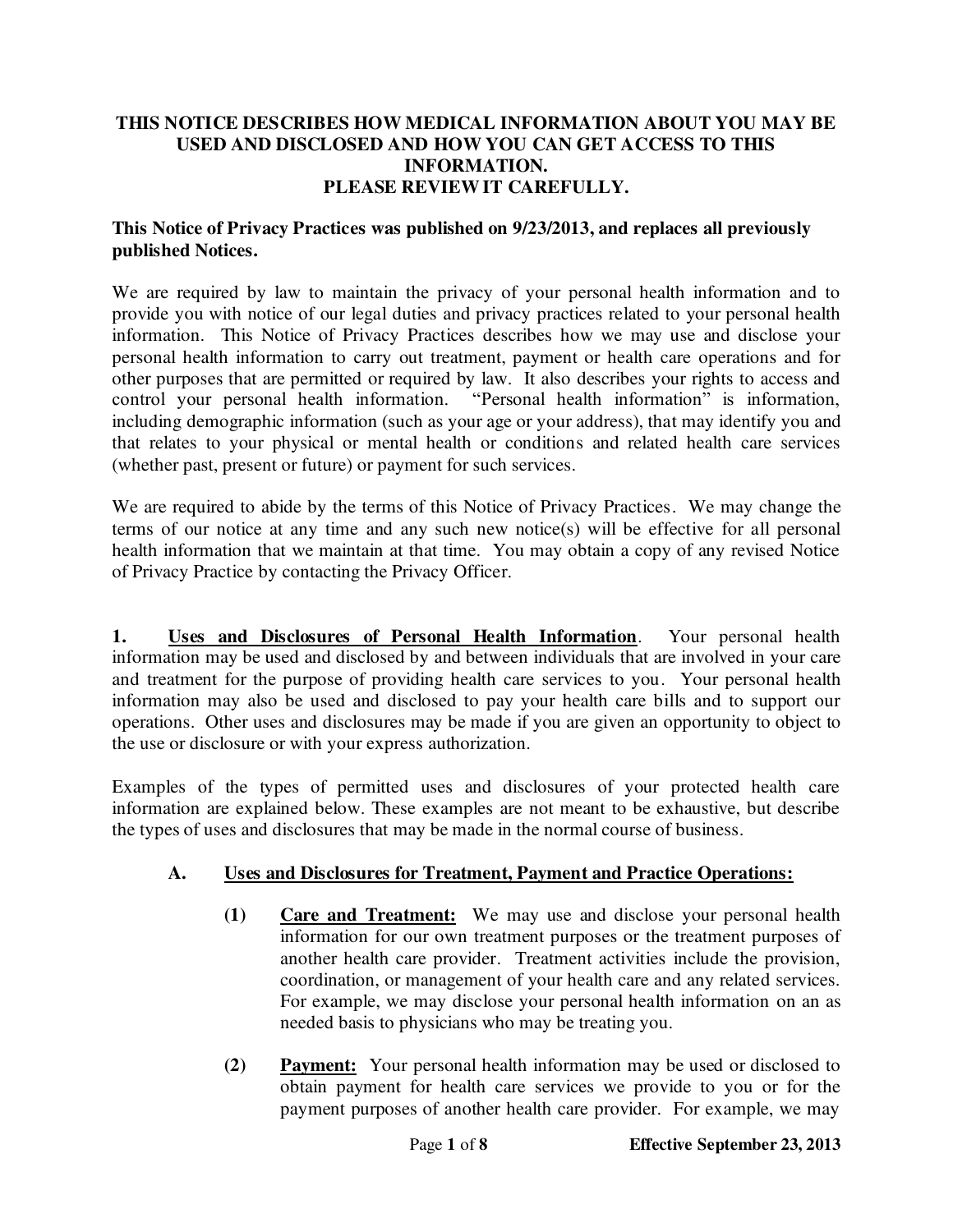disclose your personal health information to your health plan to obtain approval for a hospital admission.

**(3) Healthcare Operations:** We may use or disclose your personal health information to support our business activities. These activities include, but are not limited to, quality assessment, employee review, training, conducting or arranging for legal or consulting services, and business planning. We may also disclose your personal health information to another entity that is subject to federal privacy protections to conduct certain business activities including quality assessments and performance improvement activities, reviews of health care professional qualifications, evaluating provider performance or health care fraud and abuse detection or compliance.

We may disclose your personal health information to third party "business associates" that perform various activities for our organization such as billing, answering or transcription services. Whenever an arrangement between our Facility and a business associate involves the use or disclosure of personal health information, we will have a written contract that contains terms intended to protect the privacy of your personal health information. Our Business Associates are held to a similar standard as we are, and must employ similar measures to protect your privacy.

We may also use or disclose your personal health information to remind you of your appointments. We may also use or disclose your personal health information to provide you with information about treatment alternatives or other health-related benefits or services that we offer that may be of interest to you. For example, your name and address may be used to send you a newsletter about our organization.

**B. Uses and Disclosures of Personal Health Information With Your Written**  Authorization: Uses and disclosures of your personal health information other than for treatment, payment or healthcare operations purposes will be made only with your written authorization, unless we are otherwise permitted or required by law to use or disclose your personal health information as described below. For example we will not use or disclose your personal health information for marketing purposes or sale without obtaining your authorization. If we have records for you that include psychotherapy notes, we will not disclose those notes without your authorization. You may revoke an authorization, at any time, in writing, except to the extent that we have already taken an action based on the authorization or otherwise relied upon it.

**C. Permitted and Required Uses and Disclosures with an Opportunity to Object:** We may use and disclose your personal health information in the instances described below. You will be given the opportunity, when possible, to agree or object to the use or disclosure of all or part of your personal health information. If you are not present or able to agree or object to the use or disclosure of the personal health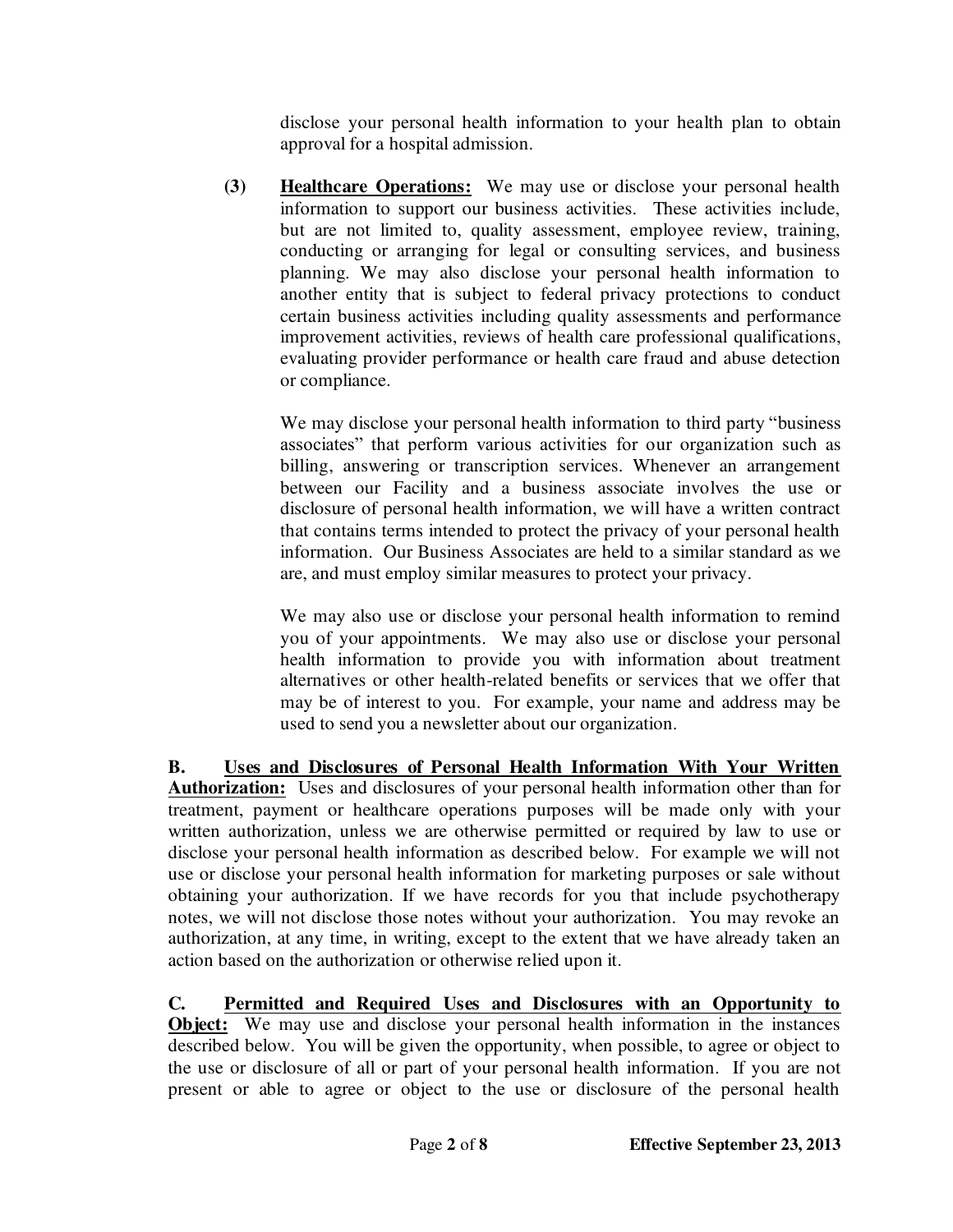information, then we may, using professional judgment, determine whether the disclosure is in your best interest. In this case, only the personal health information that is relevant to your health care will be disclosed.

- **(1) Others Involved in Your Healthcare:** Unless you object, we may disclose to a member of your family, a relative, a close friend or any other person you identify, your personal health information that directly relates to that person's involvement in your health care. If you are unable to agree or object, we may disclose such information as necessary if we determine that it is in your best interest based on our professional judgment or the professional judgment of your healthcare provider.
- **(2) Notification Purposes:** We may use or disclose personal health information to notify or assist in notifying a family member, personal representative or any person responsible for your care of your location, general condition, changes in your condition or death.
- **(3) Disaster Relief:** We may use or disclose your personal health information to an authorized public or private entity to assist in disaster relief efforts and to coordinate with disaster relief agencies.
- **(4) Facility Directory**: We may use and disclose your name, location, general condition, and religious affiliation for a patient directory for access by clergy and persons who specifically inquire about you by name, unless you object or otherwise restrict this use and disclosure. If you are incapacitated or an emergency treatment circumstance exists limiting your ability to object, some or all of the above information may be used in the patient directory if such use is not inconsistent with any of your prior expressed preferences, or it is believed by us to be in your best interests.

**D. Other Permitted and Required Uses and Disclosures That May Be Made Without Your Authorization or an Opportunity to Object:** We may use or disclose your personal health information in the following situations without your authorization or without giving you an opportunity to object to the use or disclosure. These situations include but are not limited to:

- **(1) As Required By Law:** We may use or disclose your personal health information to the extent that the use or disclosure is required by law. The use or disclosure will be made in compliance with the law and will be limited to the relevant requirements of the law.
- **(2) Public Health:** We may disclose your personal health information for public health activities and purposes to a public health authority that is permitted by law to collect or receive the information. The disclosure may be made for the purpose of controlling disease, injury or disability. For example, we may disclose your personal health information to public health authorities that are authorized to notify a person who may have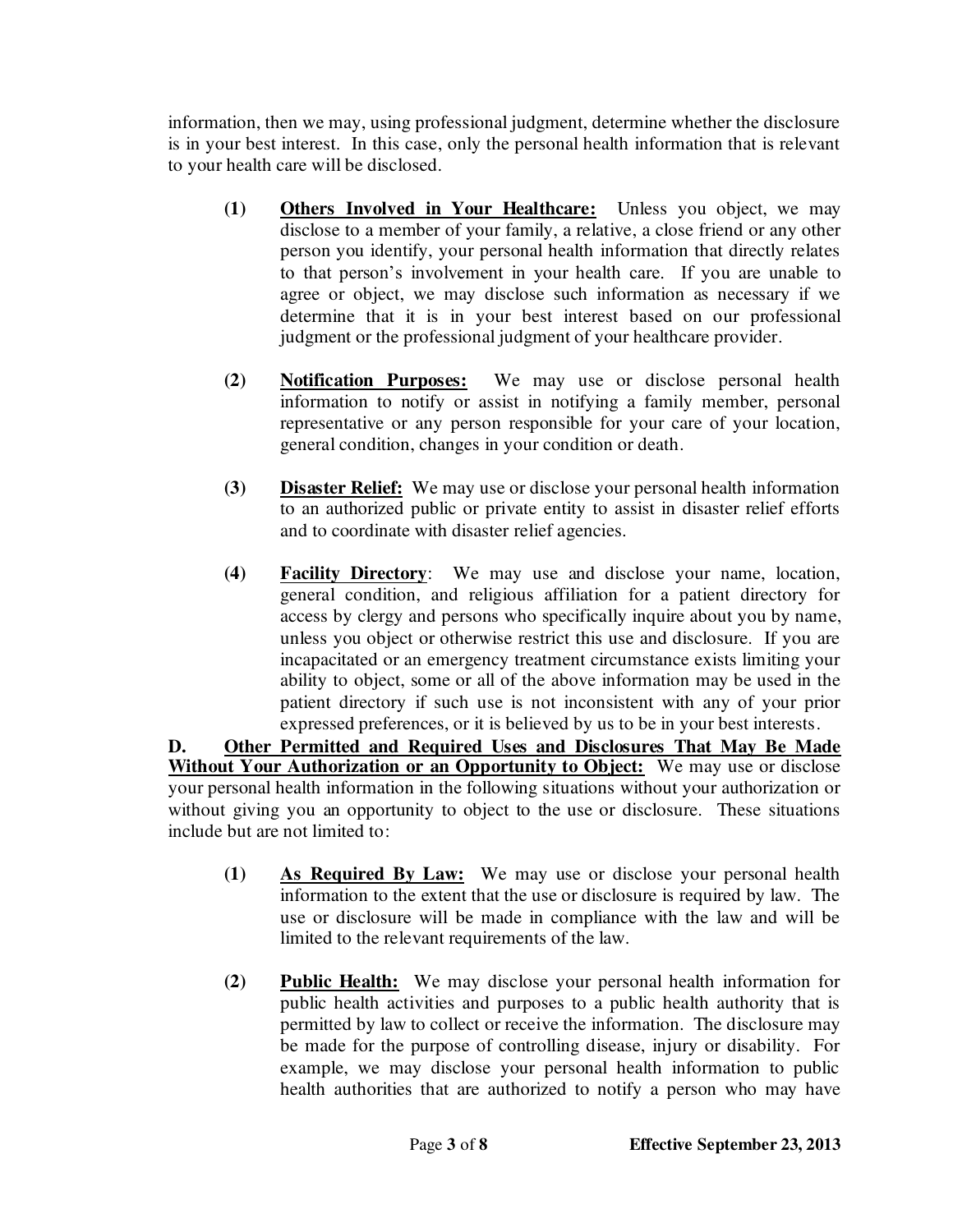been exposed to a communicable disease or may otherwise be at risk of contracting or spreading disease. We may also disclose your personal health information, if directed by the public health authority, to a government agency that is collaborating with the public health authority.

- **(3) Health Oversight:** We may disclose personal health information to a health oversight agency for activities authorized by law, such as audits, investigations, and inspections. Oversight agencies seeking this information include government agencies that oversee the health care system, government benefit programs, other government regulatory programs and civil rights laws.
- **(4) Abuse or Neglect:** We may disclose your personal health information to a public health authority that is authorized by law to receive reports of child or vulnerable person abuse or neglect. In addition, we may disclose your personal health information if we believe that you have been a victim of abuse, neglect or domestic violence to the governmental entity or agency authorized to receive such information. In this case, the disclosure will be made consistent with the requirements of applicable federal and state laws and you will be informed of the report except in certain limited circumstances.
- **(5) Food and Drug Administration:** We may disclose your personal health information to a person or company required by the United States Food and Drug Administration to report adverse events, product defects or problems, biologic product deviations, track products; enable product recalls; make repairs or replacements, or conduct post marketing surveillance.
- **(6) Legal Proceedings:** We may disclose personal health information in the course of any judicial or administrative proceeding, in response to an order of a court or administrative tribunal and in certain conditions in response to a subpoena, discovery request or other lawful process.
- **(7) Law Enforcement:** We may also disclose personal health information, so long as applicable legal requirements are met, for law enforcement purposes. These law enforcement purposes include (1) legal processes and otherwise required by law, (2) limited information requests for identification and location purposes, (3) pertaining to victims of a crime, (4) suspicion that death has occurred as a result of criminal conduct, (5) in the event that a crime occurs on the premises, and (6) in a medical emergency (not on our premises) when it is likely that a crime has occurred.
- **(8) Coroners, Funeral Directors, and Organ Donation:** We may disclose personal health information to a coroner or medical examiner for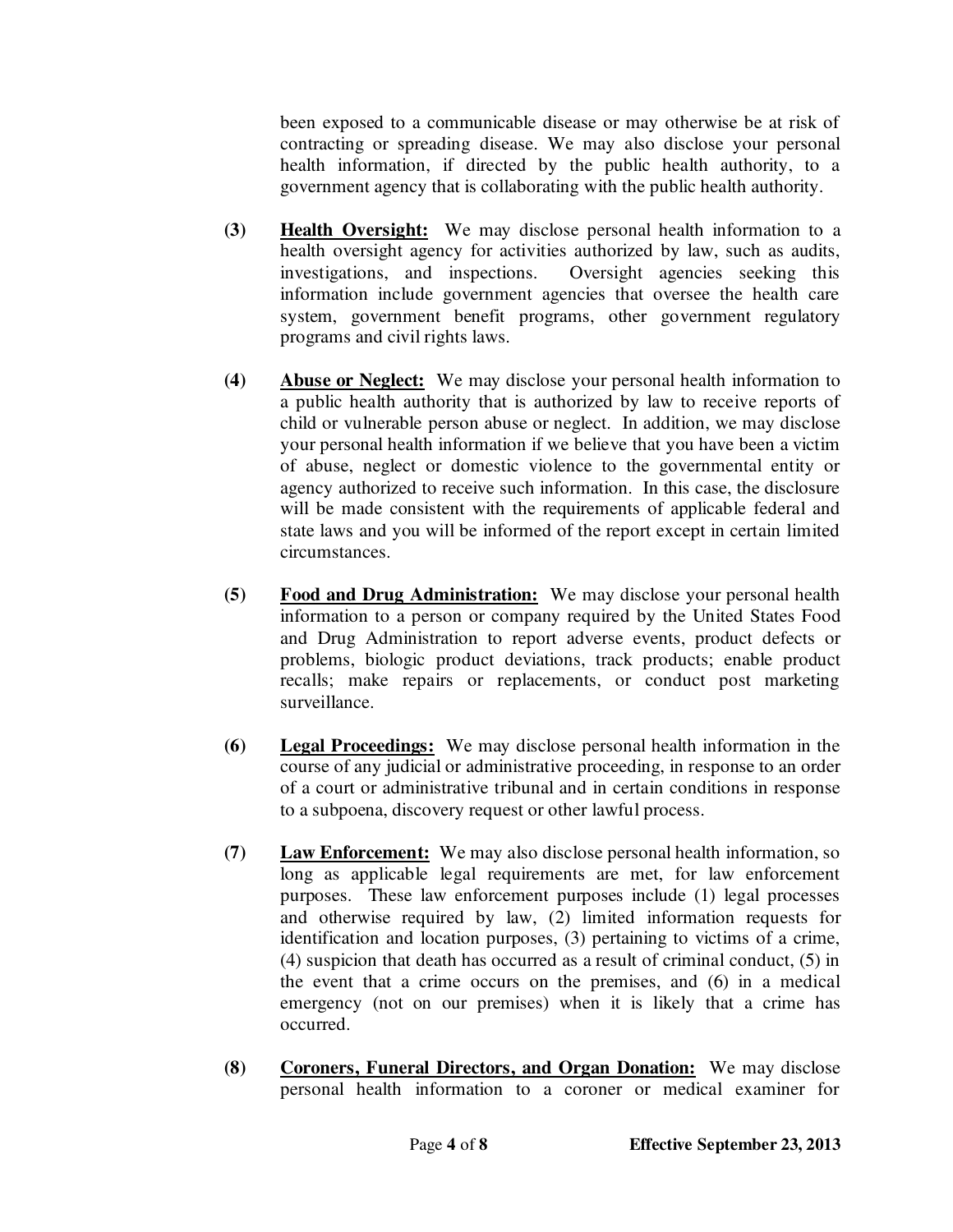identification purposes, determining cause of death or for the coroner or medical examiner to perform other duties authorized by law. We may also disclose personal health information to a funeral director, as authorized by law, in order to permit the funeral director to carry out their duties. We may disclose such information in reasonable anticipation of death. Personal health information may also be used and disclosed for organ, eye or tissue donation purposes.

- **(9) Research:** We may disclose your personal health information to researchers when their research has been approved by an institutional review board or appropriate privacy board that has reviewed the research proposal and established protocols to ensure the privacy of your personal health information.
- **(10) Criminal Activity:** Consistent with applicable federal and state laws, we may disclose your personal health information if we believe that the use or disclosure is necessary to prevent or lessen a serious and imminent threat to the health or safety of a person or the public. We may also disclose personal health information if it is necessary for law enforcement authorities to identify or apprehend an individual.
- **(11) Military Activity and National Security:** When the appropriate conditions apply, we may use or disclose personal health information of individuals who are Armed Forces personnel (1) for activities deemed necessary by appropriate military command authorities; (2) for the purpose of a determination by the Department of Veterans Affairs of your eligibility for benefits, or (3) to foreign military authority if you are a member of that foreign military services. We may also disclose your personal health information to authorized federal officials for conducting national security and intelligence activities, including for the provision of protective services to the President or others legally authorized.
- **(12) Workers' Compensation:** Your personal health information may be disclosed by us as authorized to comply with workers' compensation laws and other similar legally-established programs.
- **(13) Inmates:** We may use or disclose your personal health information if you are an inmate of a correctional facility, your physician created or received your personal health information in the course of providing care to you and the disclosure of the information is necessary for your care, the health and safety of other inmates or correctional personnel or the administration of the correctional facility.

**E. Required Uses and Disclosures:** We are required by law to make disclosures to you upon request. We are also required to make disclosures of your personal health information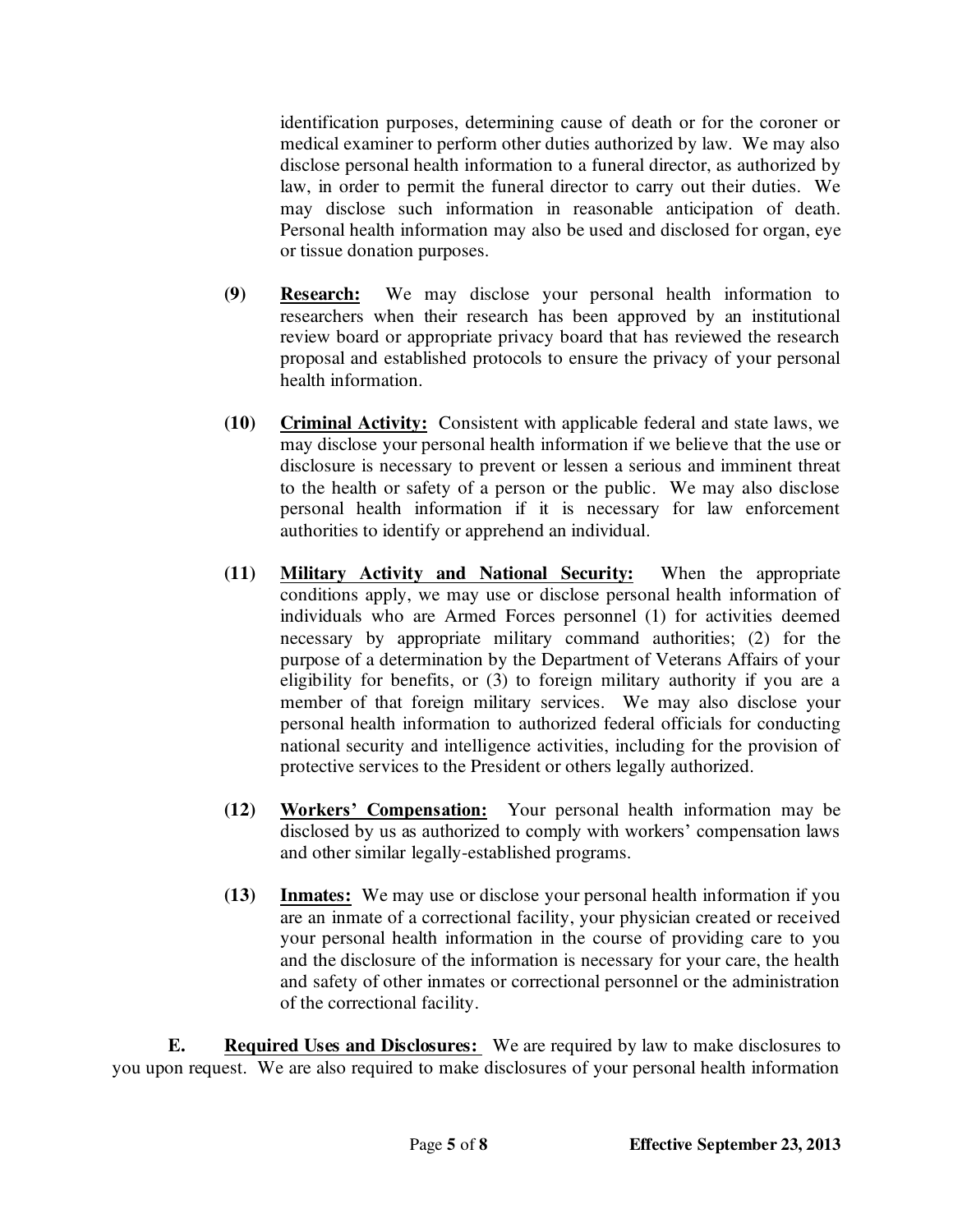when required by the Secretary of the Department of Health and Human Services to investigate or determine our compliance with the requirements of the federal privacy requirements.

**F. Use of Personal Health Information for Fundraising:** We may contact you about fundraising activities for our organization; however, you have the right to opt out of receiving such fundraising communications from us at any time.

**2. Your Rights** As a patient, you have certain rights related to your personal health information. The following information explains how you may exercise these rights. For additional information on these rights, please speak with the Privacy Officer.

**A. You have the right to inspect and receive a copy of your personal health information.** This means you may look at and obtain copies of personal health information about you that is contained in a designated record set for as long as we maintain that information. A "designated record set" contains medical and billing records and any other records that is used for making decisions about you. You must submit a written request to the Privacy Officer to inspect or copy your personal health information. Such request may be orally or in writing; however, in order to better respond we ask that the request be made in writing on a form provided by the Facility. If your medical information is maintained in an electronic health record, you may request that an electronic copy of your record be sent to you or to another individual or entity. We have the right to charge you a reasonable fee for a copy of your medical record. This fee may be limited by state law.

However, you may not inspect or copy the following records: (1) psychotherapy notes that are maintained separately from your medical record; (2) information compiled in reasonable anticipation of, or use in, a civil, criminal, or administrative action or proceeding; and (3) personal health information that is subject to law that prohibits access to personal health information. In some circumstances, you may have a right to have this decision reviewed. Please contact the Privacy Officer if you have questions about access to your medical record.

**B. You can request certain restrictions of your personal health information.** This means you may ask us not to use or disclose certain parts of your personal health information. You may also request that any part of your personal health information not be disclosed to family members or friends who may be involved in your care or for notification purposes as described in this Notice of Privacy Practices. Any such request must be in writing on a form provided by us, state the specific restriction, and to whom the restriction applies.

We must agree to a request to restrict disclosure if the disclosure is to a health plan for payment or other healthcare operations purposes, the disclosure is not otherwise required by law, and the information pertains solely to a health care item/service you have fully paid for out of pocket. Otherwise, we are not required to agree to a requested restriction. If we believe it is in your best interest to permit use and disclosure of your personal health information, or in the event of an emergency, your personal health information will not be restricted.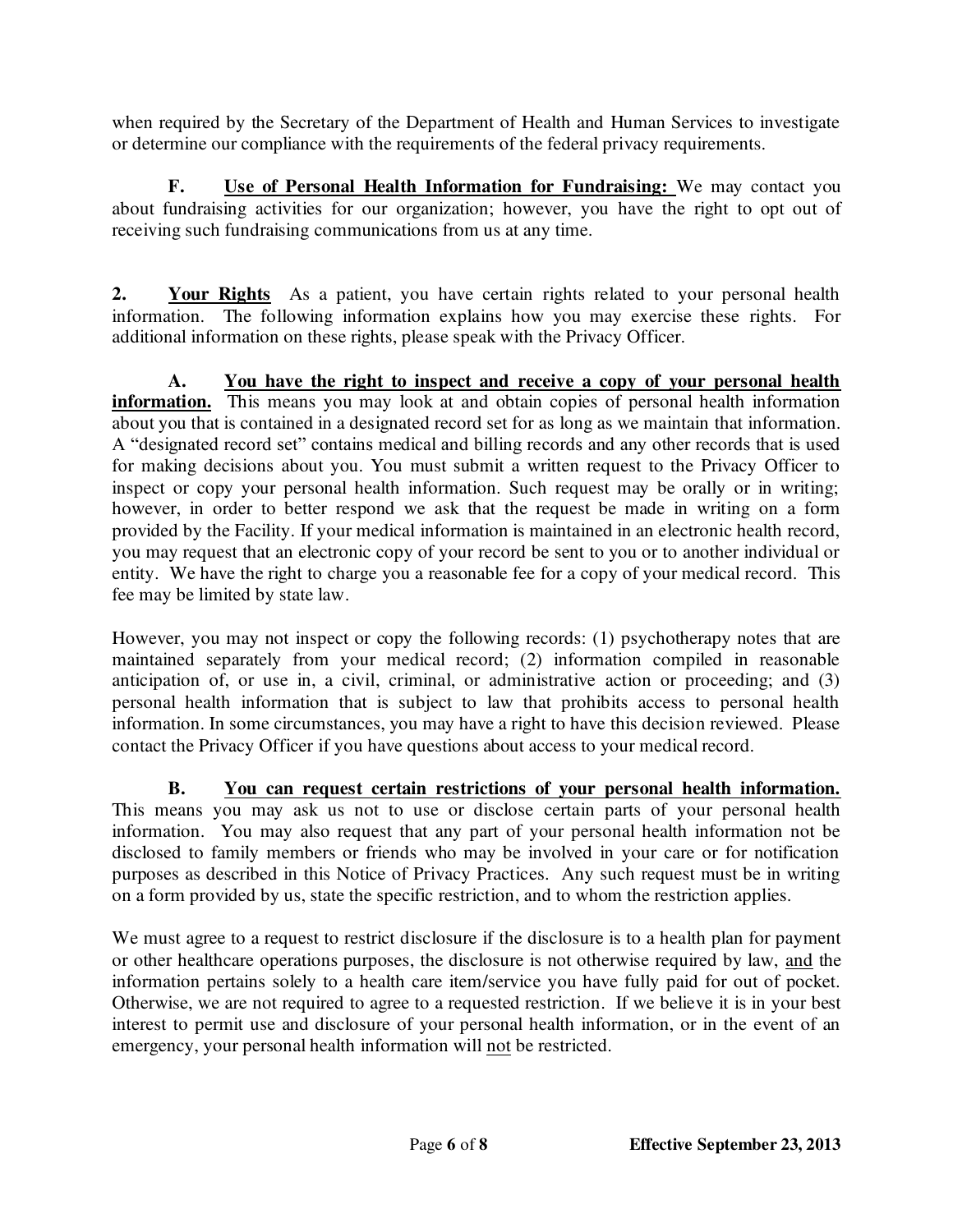**C. You have the right to request to receive confidential communications from us by alternative means or at an alternative location.** We will accommodate reasonable, written requests to receive confidential communications of your personal health information. We may condition this accommodation by asking you for information as to how payment will be handled or to specify an alternative address or other method of contact.

**D. You may have the right to amend your personal health information.** This means you may request an amendment of personal health information about you in a designated record set for as long as we maintain this information. In certain cases, we may deny your request for an amendment. If we deny your request for amendment, you have the right to file a statement of disagreement with us and we may prepare a response to your statement and will provide you with a copy of our response. Please contact the Privacy Officer to determine if you have questions about amending your medical record. Such requests must be made in writing on a form provided by the Facility.

**E. You have the right to receive an accounting of certain disclosures we have made, if any, of your personal health information.** This right applies to disclosures for purposes other than treatment, payment or healthcare operations as described in this Notice of Privacy Practices. It excludes disclosures made prior to April 14, 2003 and disclosures we make after April 14, 2003 that are (1) pursuant to an authorization; (2) to you, (3) to family members or friends involved in your care, (4) incidental to other permitted disclosures, (5) for national security purposes, (6) for inmates to correctional institutions, (7) part of a limited data set that does not include any direct identifiers and that is subject to an agreement that protects the confidentiality of the personal health information, or (8) for notification purposes. You have the right to receive specific information regarding these disclosures that occur after April 14, 2003 for a period of up to six (6) years or other requested shorter timeframe. The right to receive this information is subject to certain exceptions, restrictions and limitations. Such requests must be made in writing on a form provided by the Facility.

**F. You have the right to obtain a paper copy of this notice from us.** Even if you have agreed to accept this notice electronically, we will furnish a copy of this Notice of Privacy Practices upon request.

 **G. You have the right to receive notification of certain breaches of your health**  information. We will notify you of certain breaches of your personal health information, if they occur, as required by the HIPAA Privacy Rule requirements.

**3.** Complaints. You may submit a complaint to us if you believe your privacy rights have been violated by us. You may file a complaint with us by notifying the individual identified above of your complaint. We will not retaliate against you for filing a complaint. You may contact us about the complaint process.

You also have the right to submit a complaint to the United States Secretary of Health and Human Services if you believe your privacy rights have been violated by us.